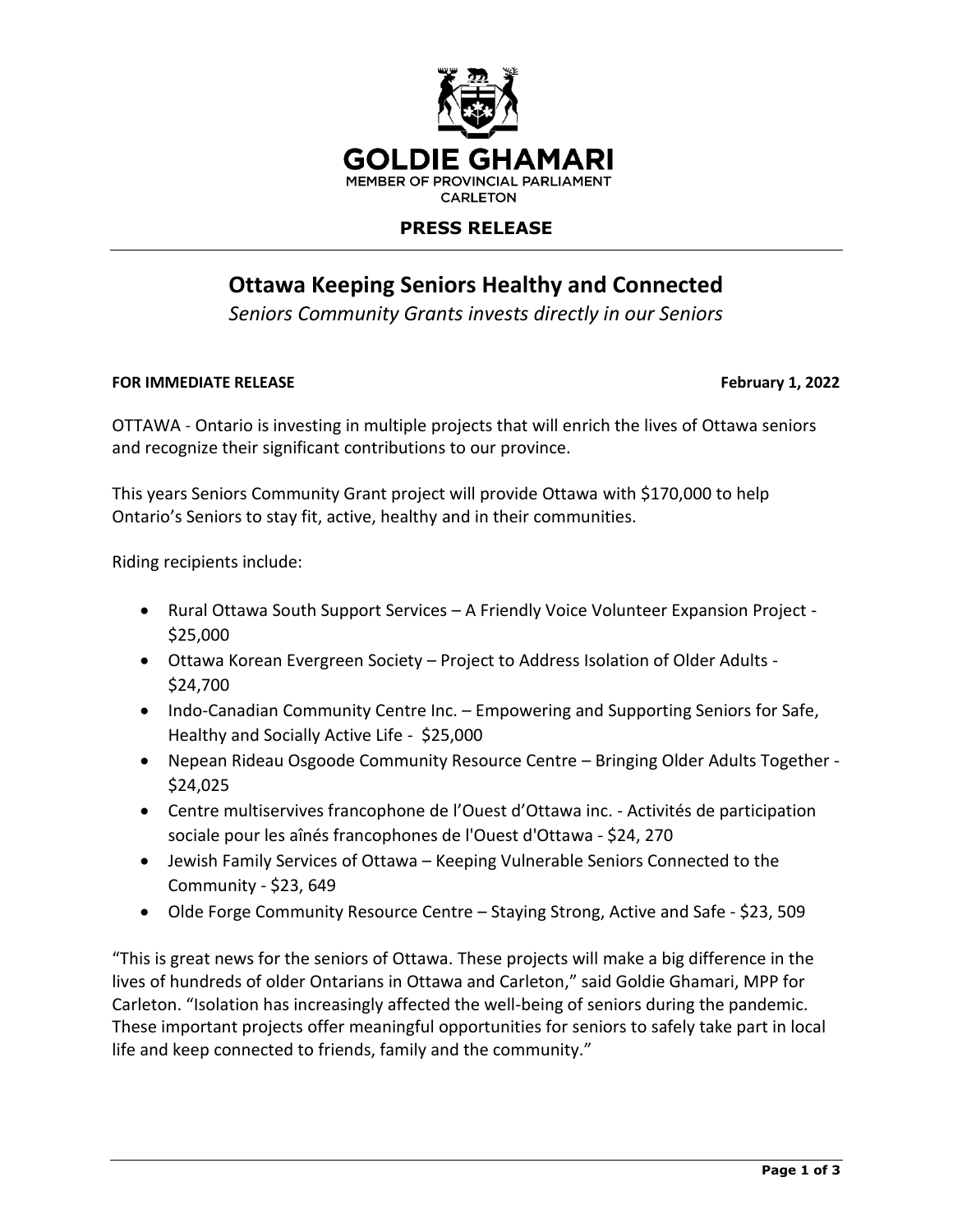

### **PRESS RELEASE**

"Our government is proud to invest in local organizations which are well-positioned to meet the needs of seniors in their community," said the Minister of Seniors and Accessibility. "Seniors Community Grants provide tremendous enjoyment and personal value to older Ontarians."

"Since the beginning of the pandemic we have faced a triple threat that COVID-19 represents a health, economic and social crisis, which has particularly impacted Ontario's seniors," said Hon. Lisa MacLeod, MPP for Nepean. "I am proud of the great work the Indo-Canadian Community Center and Nepean Rideau Osgoode Community Resource Centre do to benefit the seniors of Nepean. The funding announced today is critical to support these local organizations deliver programs for our seniors, so they can once again connect with their communities and stay physically and socially active."

"For many of us, remaining active and socially engaged has been a challenge for the past two years, especially for our seniors," said Jeremey Roberts, MPP for Ottawa-West Nepean. "I am pleased to see this investment to help Ottawa's vulnerable seniors maintain their connections with our community"

"All of us at Rural Ottawa South Support Services couldn't be more excited to receive a Seniors Community Grant to support A Friendly Voice telephone line for seniors. The government of Ontario has been an incredible supporter of our phone line and the impact that we are having on the health and well-being of lonely and isolated seniors throughout the province," said Kelly Dumas, executive Director at ROSSS. "We are thankful for the opportunity to work together through this generous grant to recruit and train the growing number of volunteers that are required to staff our expanding phone line. We are especially pleased that the government of Ontario recognizes that A Friendly Voice is an innovative response to the growing crisis on loneliness and isolation with seniors in the province. Thanks to the Seniors Community Grant, we will have the capacity to ensure that there is always a warm and caring volunteer available to speak with an Ontario senior who needs a friend."

### **QUICK FACTS**

- The Seniors Community Grants Program provides funding ranging from \$1,000 up to \$25,000 for local projects.
- Ontario's Seniors are the province's fastest growing demographic, and by 2023, there will be 3 million Ontarians over the age of 65